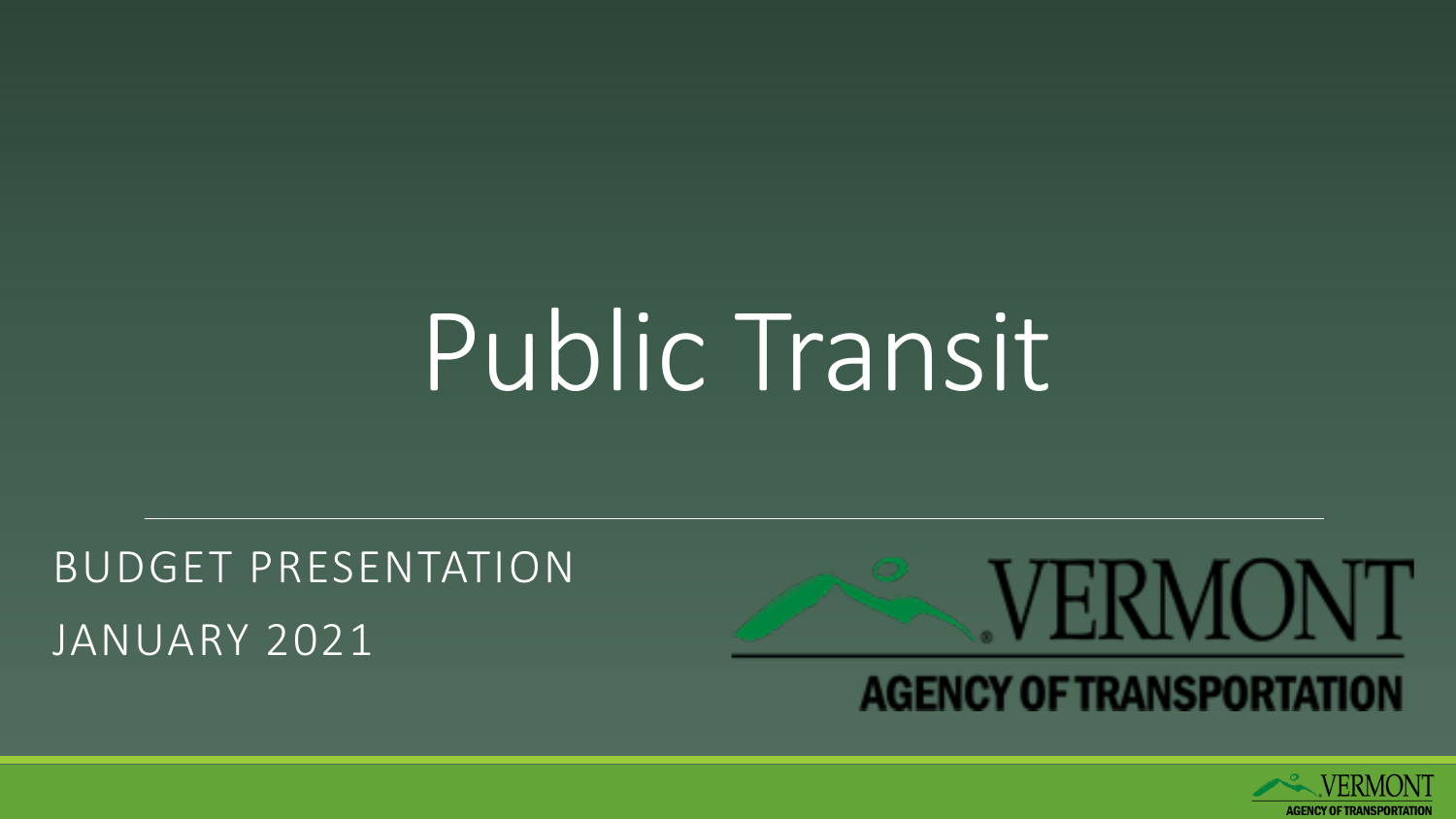## **Milestones** and Noteworthy Events



**COVID response**

**PT COVID-19 Research Demonstration Grant Award**

**5339 Bus and Bus Facilities Grant Award**

**Low and No Emissions Grant Award**

**Established the Mobility and Transportation Innovation (MTI) Transportation Demand Management Grant Program**

**Microtransit Pilot**

**Recovery and Job Access and Rides to Wellness demand response projects**

**Trip planner –** Open Data, multi-modal, developing additional modes.

**Transit app –** Open data, route planning and analysis modules

**EV Buses –** 14 e-buses awarded and/or ordered.

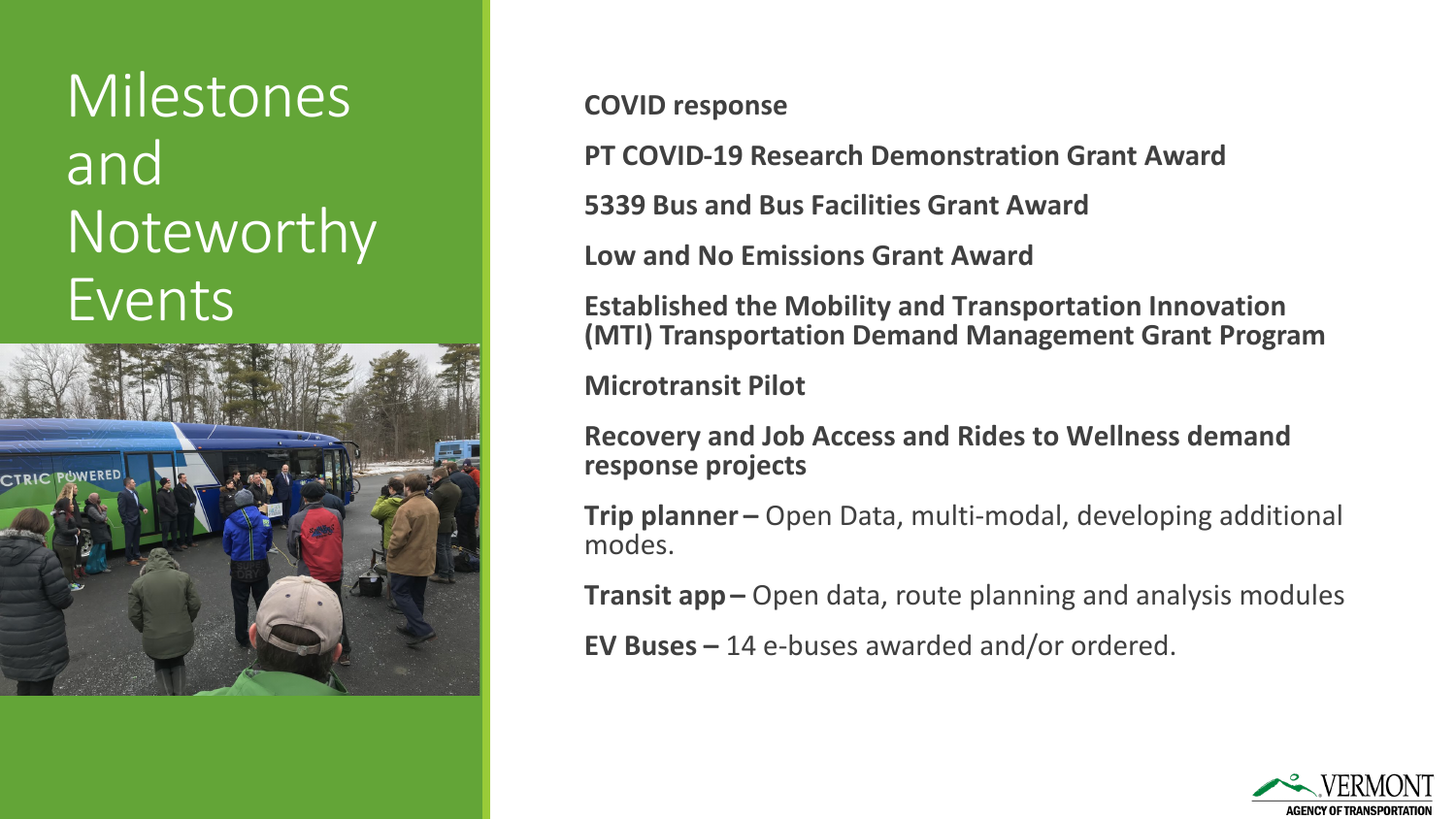## **Opportunities**



**IT tools and better amenities**

**Improved service and route planning**

**Continue to grow the transit network of advocates**

**Interagency Coordination**

**Community Rides -** integrated mobility using community partnerships to help fill mobility gaps.

**Intercity RFP** 

**Electrification Plan**

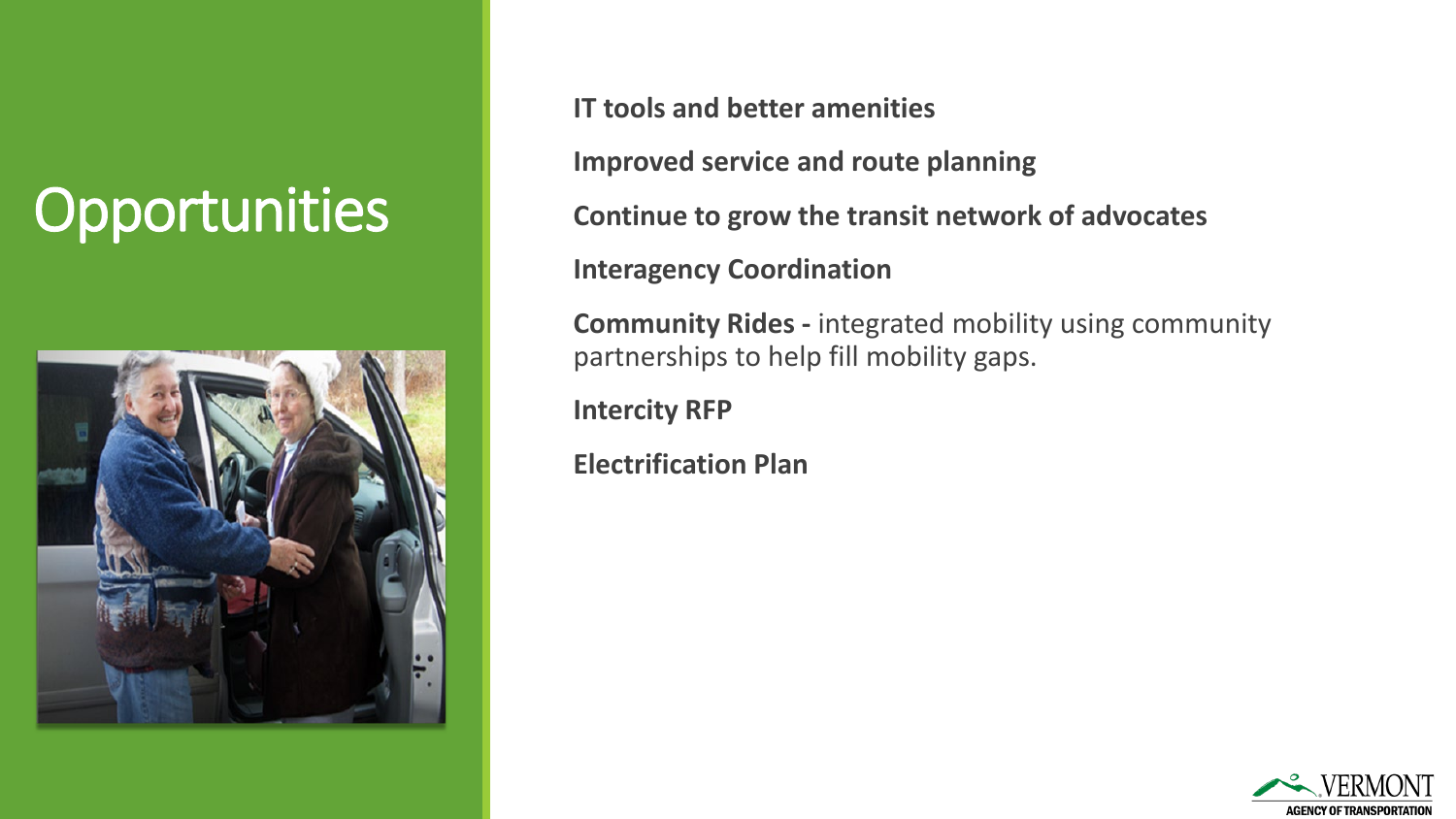# **Challenges Aging population**



#### **Land use patterns**

**Mobility gaps are persistent and continually cited as a primary barrier to job access, healthcare, daycare, training and education.**

**Disruption to existing service – COVID and Rebuilding effects on mobility needs.**

**System will need to rebuild in FY'22**

**Ridership losses may persist**

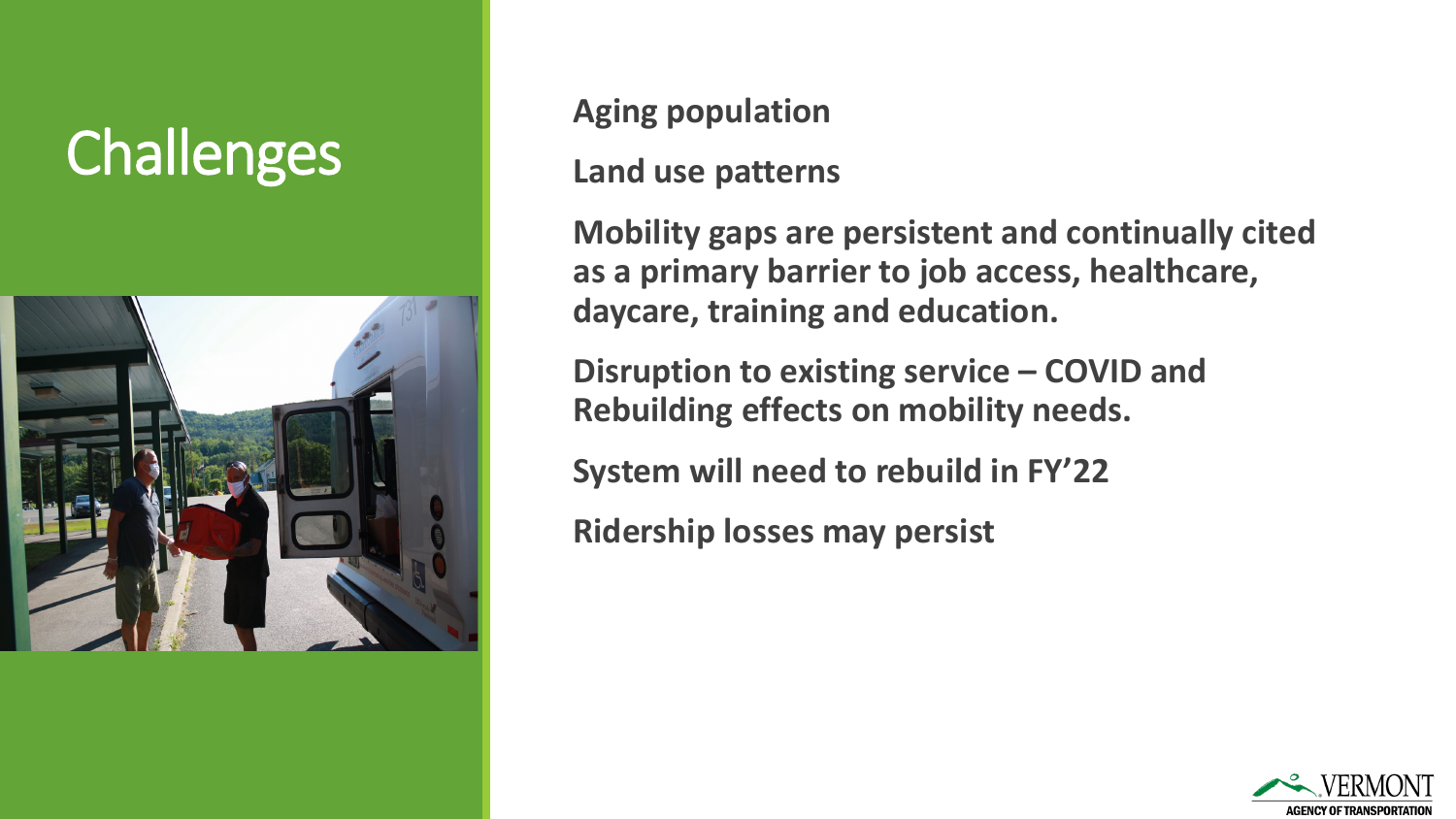### Ridership: Public Transit



#### **Public Transit Ridership by State Fiscal Year**

\*Represents theoretical FY20 ridership if pandemic had not occurred.

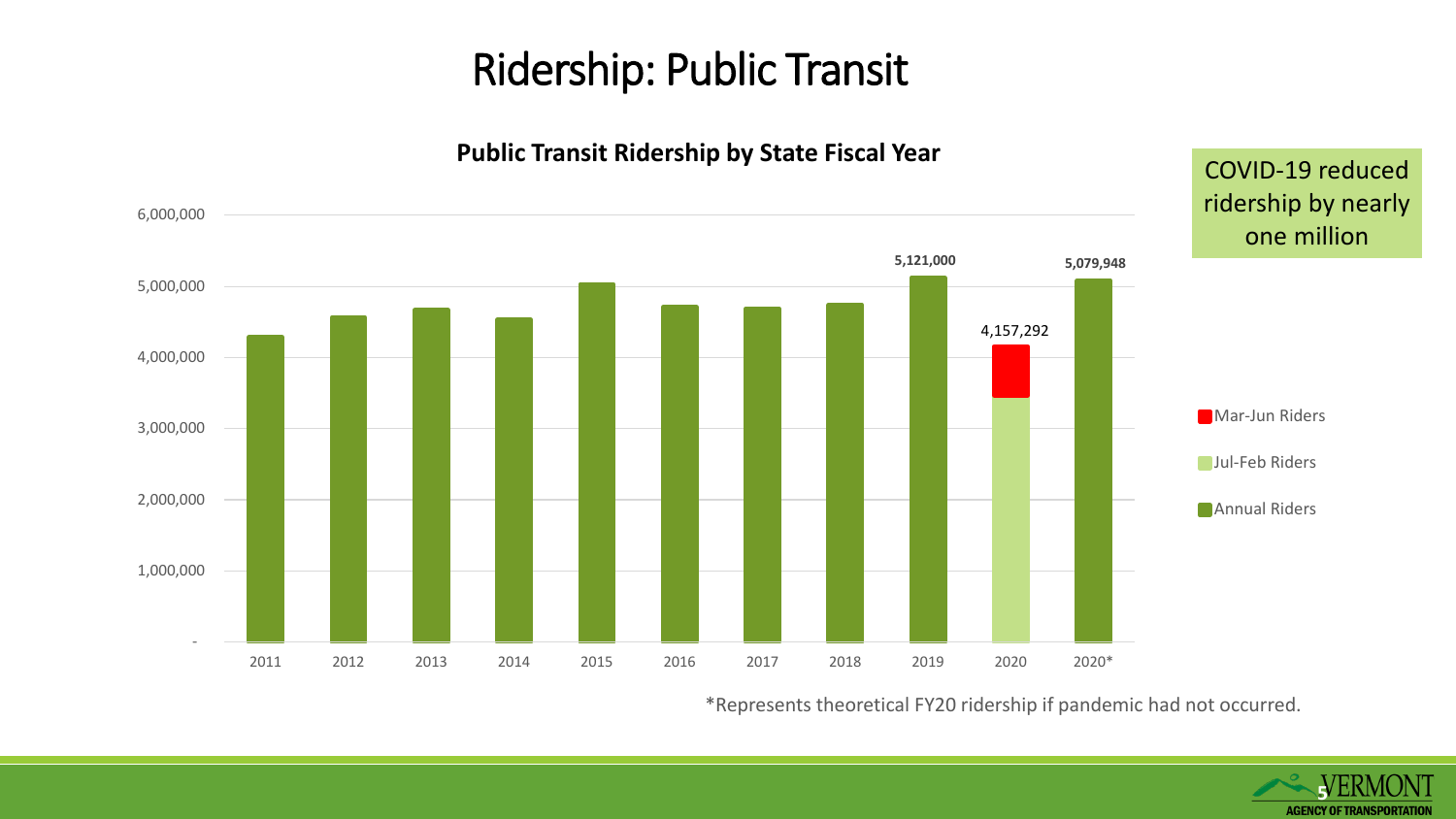| <b>Category</b>                                        |     | <b>SFY 2022</b>          | <b>FFY 2021</b> |                                                                                            |                |   |                           |     | <b>Total Federal</b>  |    |                       |    |                           |      |               |              |
|--------------------------------------------------------|-----|--------------------------|-----------------|--------------------------------------------------------------------------------------------|----------------|---|---------------------------|-----|-----------------------|----|-----------------------|----|---------------------------|------|---------------|--------------|
|                                                        |     | <b>State Funds</b>       | FTA formula     | FTA Comp.                                                                                  |                |   | COVID funds STP/CMAQ Flex |     |                       |    | Total FY 22 - revised |    | <b>Actual FY 21</b>       |      | \$Difference  | % Difference |
| <b>Planning 20.505</b>                                 | Ś.  | 28,000                   | Ś.<br>117,200   |                                                                                            |                |   |                           | \$  | 117,200 $\frac{1}{2}$ |    | 145,200               |    | $$145,200$ \$             |      |               | 0.9%         |
| CMAQ routes 20.509                                     |     |                          |                 |                                                                                            | 3,117,462      |   |                           | Ŝ   | $3,117,462$ \$        |    | 3,117,462             |    | $$2,305,000$ \$           |      | 812,462       | 35%          |
| <b>Expanded Barre Transit</b>                          | \$  | $\overline{\phantom{a}}$ |                 |                                                                                            | 220,000        |   |                           | .\$ | $220,000$ \$          |    | 220,000               |    | $$275,000$ \$             |      | (55,000)      | $-20%$       |
| <b>Program Administration 20.509</b>                   |     |                          |                 |                                                                                            | 750,627<br>-S  |   |                           | \$  | $750,627$ \$          |    | 750,627               |    | $$754,563$ \$             |      | (3,936)       | $-1%$        |
|                                                        |     |                          |                 |                                                                                            |                |   |                           | \$  |                       |    |                       |    |                           |      |               |              |
| <b>Operations</b>                                      |     |                          |                 |                                                                                            |                |   |                           | Ś.  |                       |    |                       |    |                           |      |               |              |
| Transit Agencies - Administration 20.509               | Ś.  | $\overline{\phantom{a}}$ |                 |                                                                                            | 3,150,000      |   |                           | Ś   | 3,150,000 \$          |    | 3,150,000             |    | $$3,007,069$ \$           |      | 142,931       | 5%           |
| Transit Agencies - Maintenance 20.509                  | \$  |                          |                 |                                                                                            | 1,725,000      |   |                           | \$  | $1,725,000$ \$        |    | 1,725,000             |    | \$1,713,684               |      | 11,316        | 1%           |
| Transit Agencies - Operating 20.509                    |     |                          |                 |                                                                                            | 7,600,000      |   |                           | .\$ | $7,600,000$ \$        |    | 7,600,000             |    | \$3,825,024               | - \$ | 3,774,976     | 99%          |
| <b>State Match for Operations</b>                      | \$. | 1,487,523                |                 |                                                                                            |                |   |                           | \$  |                       | \$ | 1,487,523             |    | $$6,241,403$ \$           |      | (4, 753, 880) | $-76%$       |
| Elders and Disabled Service 20.509                     |     |                          |                 |                                                                                            | Ś<br>4,250,000 |   |                           | Ś   | $4,250,000$ \$        |    | 4,250,000             |    | $$4,102,000$ \$           |      | 148,000       | 4%           |
| Reserve Assistance for E&D 20.509                      |     |                          |                 |                                                                                            | 184,324        |   |                           | \$. | $184,324$ \$          |    | 184,324               |    | $$200,000$ \$             |      | (15, 676)     | $-8%$        |
| VT Kidney Association grant                            | Ś.  | 50,000                   |                 |                                                                                            |                |   |                           | \$  |                       | Ś. | 50,000                |    | $$50,000$ \$              |      |               | 0%           |
| Opioid Job Access Transportation 20.514                | Ś   | 42,032                   |                 |                                                                                            |                |   |                           | Ś   | 42,032 \$             |    | 84,064                |    | $$120,000$ \$             |      | (35, 936)     | $-30%$       |
| RTAP (training) 20.509                                 | Ś   |                          | \$<br>115,910   |                                                                                            |                |   |                           | \$  | 115,910 $\frac{1}{2}$ |    | 115,910               |    | $$110,000$ \$             |      | 5,910         | 5%           |
| RouteMatch Annual Maintenance and Support 20.509       | Ś   | 33,000                   |                 |                                                                                            | 264,000<br>Ś.  |   |                           | Ŝ.  | $264,000$ \$          |    | 33,000                |    | $$0 \mid $$               |      | 33,000        |              |
| go!Vermont                                             | Ś.  | 30,000                   |                 |                                                                                            | 763,400<br>Ŝ.  |   |                           | \$  | 763,400 \$            |    | 793,400               |    | $$858,434$ \$             |      | (65, 034)     | $-8%$        |
| <b>Capital Commuters</b>                               | Ś.  |                          |                 |                                                                                            |                |   |                           | \$  |                       | Ś. |                       |    | \$100,000                 | - Ś  | (100,000)     | $-100%$      |
| <b>Capital Assistance</b>                              |     |                          |                 |                                                                                            |                |   |                           |     |                       |    |                       |    |                           |      |               |              |
| Capital - General (formula & comp 20.526, flex 20.509) | Ś.  | 1,591,800                | 3,500,000<br>Ś. | $4,911,712$ \$<br>S.                                                                       | $3,285,000$ \$ |   | 5,000,000                 | Ŝ.  | $16,696,712$ \$       |    | 18,288,512 \$         |    | 11,620,468                | ∣\$. | 6,668,044     | 57%          |
| Capital - E&D 20.513                                   | Ś.  | 62,500                   | Ś.<br>500,000   |                                                                                            |                |   |                           | \$  | $500,000$ \$          |    | $562,500$ \$          |    | $625,000$ \$              |      | (62, 500)     | $-10%$       |
| Capital - Facilities 20.509 comp, formula 20.526)      |     |                          |                 |                                                                                            | Ŝ.             |   |                           | Ŝ.  |                       | Ś  |                       | Ŝ. | $800,000$ \$              |      | (800,000)     | $-100%$      |
|                                                        |     |                          |                 |                                                                                            |                |   |                           |     | $\blacksquare$        |    |                       |    |                           |      |               |              |
| <b>Grand Total</b>                                     | \$  | 3,324,855                |                 | $\binom{1}{2}$ 4,233,110 $\binom{1}{2}$ 4,911,712 $\binom{1}{2}$ 25,309,813 $\binom{1}{2}$ |                |   | 5,000,000                 | - Ś | 39,496,667 \$         |    | $42,557,522$ \$       |    | $36,852,845$ \$           |      | 5,704,677     | 15%          |
| <b>GMT Direct Flex</b>                                 |     |                          |                 |                                                                                            |                | Ś | $3,000,000$ \$            |     | $3,000,000$ \$        |    | $3,000,000$ \$        |    | $3,000,000$ \$            |      |               | 0%           |
| <b>Combined Totals</b>                                 |     |                          |                 |                                                                                            |                |   | 8,000,000                 | - S | 42,496,667 \$         |    | 45,557,522            |    | $39,852,845$ \$ 5,704,677 |      |               | 14%          |
|                                                        | \$  | 3,324,855                |                 |                                                                                            |                |   |                           | \$. | 42,821,522            |    |                       |    |                           |      |               |              |

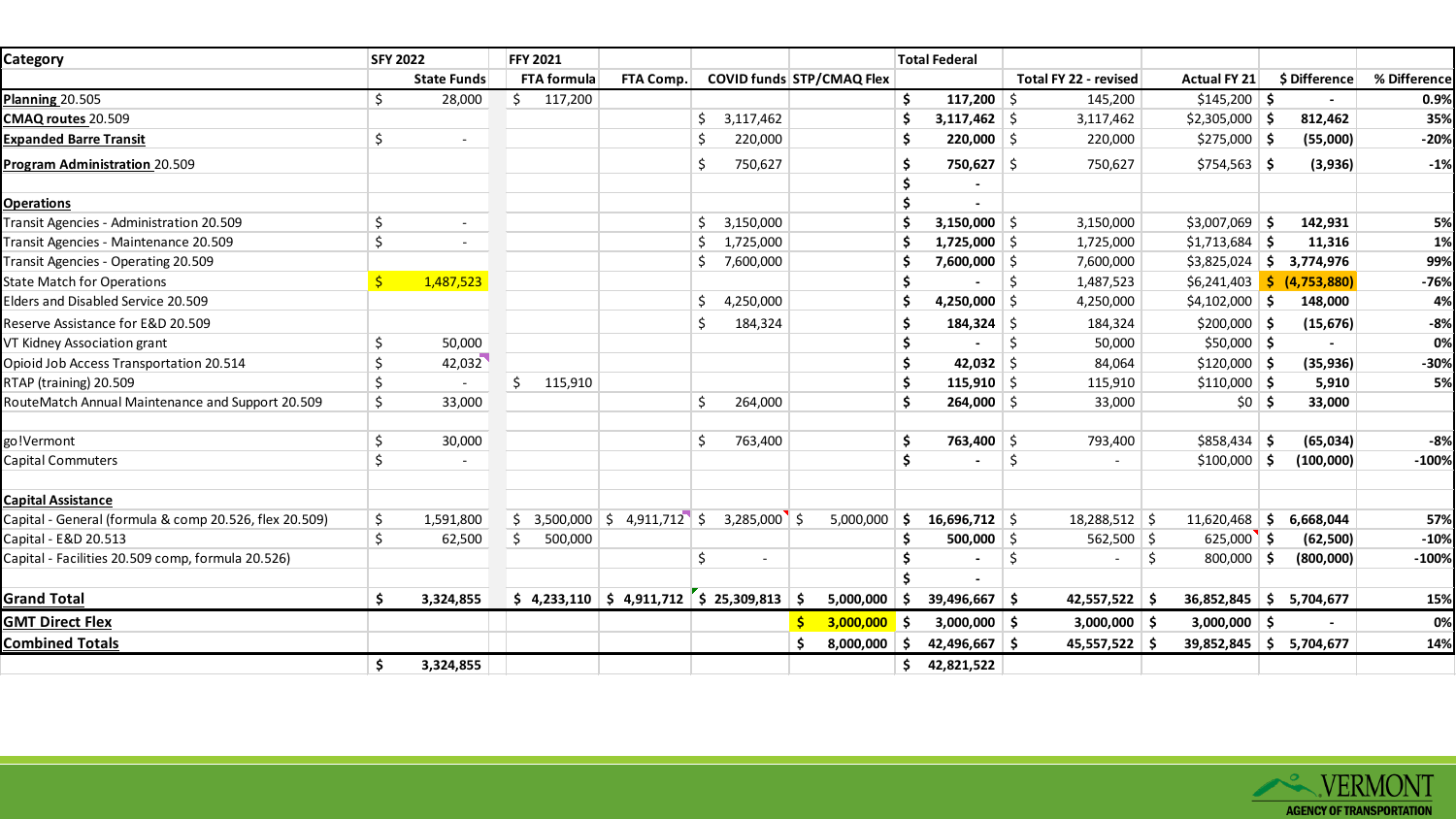| Category                                 | <b>SFY 2022</b> | <b>FFY 2021</b> |           |                                  |              | <b>Total Federal</b> |  |                  |   |                       |                 |    |                |              |
|------------------------------------------|-----------------|-----------------|-----------|----------------------------------|--------------|----------------------|--|------------------|---|-----------------------|-----------------|----|----------------|--------------|
|                                          | State Funds     | FTA formula     | FTA Comp. | <b>COVID funds STP/CMAQ Flex</b> |              |                      |  |                  |   | Total FY 22 - revised | Actual FY 21    |    | \$ Difference  | % Difference |
| <b>Planning 20.505</b>                   | 28,000          | 117,200         |           |                                  |              |                      |  | $117,200$   \$   |   | 145,200               | \$145,200       | -S |                | 0.9%         |
| CMAQ routes 20.509                       |                 |                 |           | 3,117,462                        |              |                      |  | 3,117,462   \$   |   | 3,117,462             | \$2,305,000     | -Ş | 812,462        | 35%          |
| Expanded Barre Transit                   | $\blacksquare$  |                 |           | 220,000                          |              |                      |  | $220,000$   \$   |   | 220,000               | $$275,000$   \$ |    | (55,000)       | $-20%$       |
|                                          |                 |                 |           |                                  |              |                      |  | $\blacksquare$   |   |                       |                 |    |                |              |
| <b>Operations</b>                        |                 |                 |           |                                  |              |                      |  | $\blacksquare$   |   |                       |                 |    |                |              |
| Transit Agencies - Administration 20.509 | $\blacksquare$  |                 |           | 3,150,000                        |              |                      |  | 3,150,000 \$     |   | 3,150,000             | \$3,007,069     | -S | 142,931        | 5%           |
| Transit Agencies - Maintenance 20.509    | $\blacksquare$  |                 |           | 1,725,000                        |              |                      |  | 1,725,000 S      |   | 1,725,000             | \$1,713,684     |    | 11,316         | 1%           |
| Transit Agencies - Operating 20.509      |                 |                 |           | 7,600,000                        |              |                      |  | 7,600,000 \$     |   | 7,600,000             | \$3,825,024     | J. | 3,774,976      | 99%          |
| State Match for Operations               | 1,487,523       |                 |           |                                  |              |                      |  | $\blacksquare$   | 5 | 1,487,523             | \$6,241,403     |    | (4, 753, 880)  | $-76%$       |
| Elders and Disabled Service 20.509       |                 |                 |           | 4,250,000                        |              |                      |  | $4,250,000$ \ \$ |   | 4,250,000             | \$4,102,000     |    | 148,000        | 4%           |
| Reserve Assistance for E&D 20.509        |                 |                 |           | 184,324                          |              |                      |  | $184,324$ \$     |   | 184,324               | $$200,000$ \$   |    | (15, 676)      | $-8%$        |
| <b>Grand Total</b>                       | 1,515,523       | $117,200$ \$    | $\bullet$ | 20,246,786 \$                    |              |                      |  | $20,363,986$ \$  |   | $21,879,509$ \$       | $21,814,380$ \$ |    | 65,129         | 0%           |
| <b>GMT Direct Flex</b>                   |                 |                 |           |                                  | $\mathsf{S}$ | $3,000,000$ \$       |  | $3,000,000$ \$   |   | $3,000,000$ \$        | $3,000,000$ \$  |    | $\blacksquare$ | 0%           |
| <b>Combined Totals</b>                   |                 |                 |           |                                  |              | $3,000,000$ \$       |  | $23,363,986$ \$  |   | 24,879,509            | 24,814,380 \$   |    | 65,129         | 0%           |

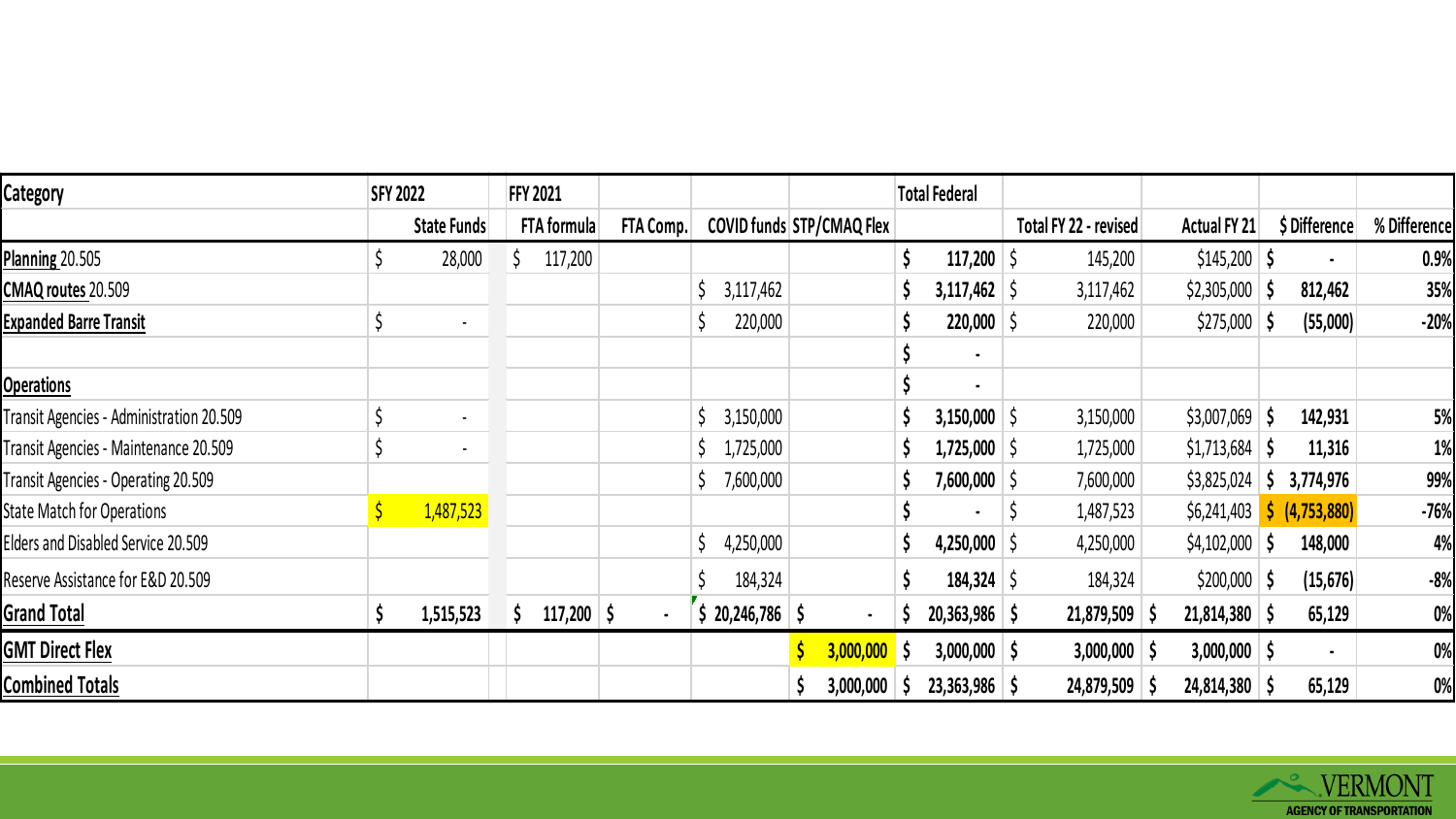## COVID Relief Funds - **Overview**



#### **CARES Act:**

Funds - \$13,352,789

Covering Ops and Directly-related COVID costs for FY'20 (retro to February) and FY'21.

Due to expend roughly \$12 M through FY'21.

#### **CRRSAA:**

Funds - \$26,725,119

Covering Ops, Admin, Maintenance, Demand Response, and CMAQ routes for FY'22.

Projected to save over \$4M in State and \$3M in Local funds. Reduces FHWA Flex, too.

Projecting \$2.4 million balance to start FY'23 (and/or to address issues and opportunities).